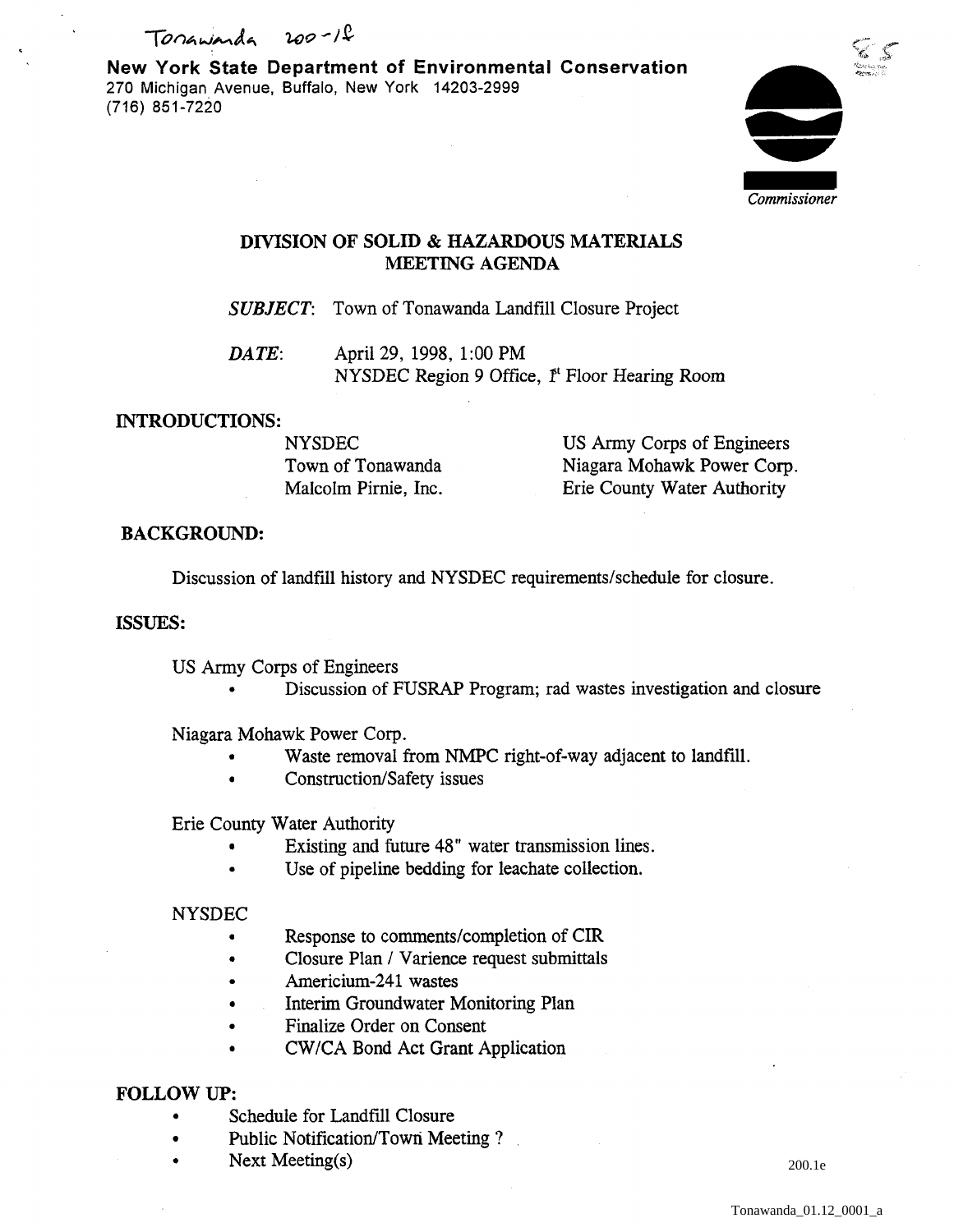## MEETING MINUTES APRIL 29,1998

### TOWN OF TONAWANDA LANDFILL CLOSURE

Attendees: See Attached Sign-in Sheet

Agenda: Attached

#### Minutes:

Overview/Outstanding Issues - The NYSDEC (2008) gave a brief overview of the project status and identified the following outstanding issues:

- Material on NMPC Property
- ECW A Center Line Easement
- Americum Disposal Areas
- Low-level DOE Waste Disposal Areas
- Closure Schedule

Closure Approach - Malcolm Pirnie ( ) explained the basic closure approach focusing on the NMPC property and the associated ECWA center line easement. The basic approach was explained as follows:

- *Waste Removal* -Fill and/or waste material present on the NMPC property will be excavated and relocated to the landfill footprint with the exception of the ECW A center line easement. The removal activities will start at the ECW A center line easement boundary and proceed vertically at a maximum 1 :3 slope to native material, and then horizontally toward the Mud Flats until all visual signs of waste/fill have been removed. A separation distance will be maintained from poles and/or towers as agreed to with NMPC. All water collected as part of excavation activities will be transported to the Town's WWTP or to an alternative off-site WWTP for treatment. No verification sampling is planned.
	- *ECWA Center Line Easement*  Since the ECWA has investigated the easement and found no significant impacts on or restricted uses for the easement, no excavation is planned for the ECWA easement. The property will be graded along with placement of topsoil (and seeding) as necessary to achieve power line separation requirements and/or to promote storm water runoff.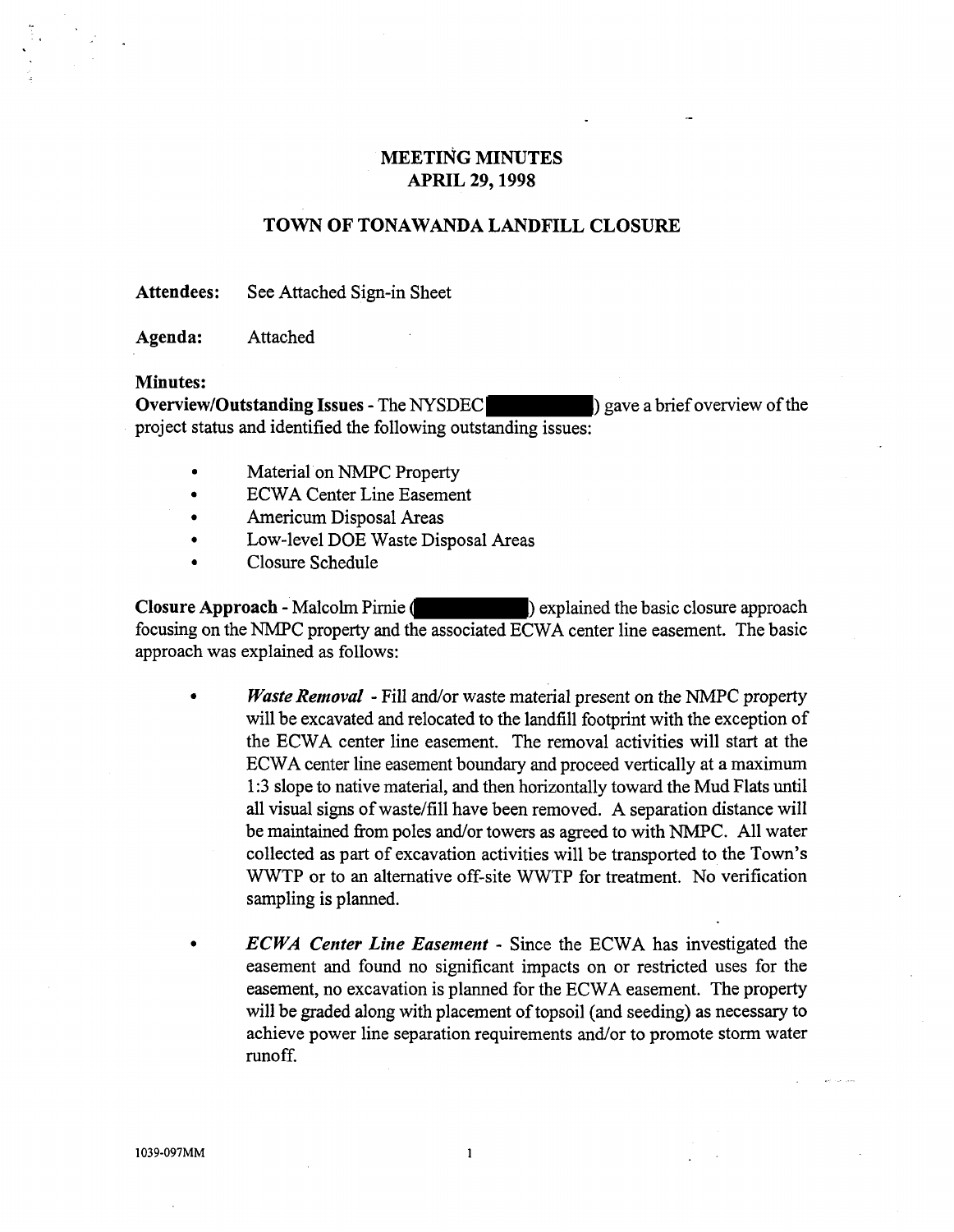- *Leachate Collection* -The bedding for the existing ECWA 48-inch water line will be drained at the southwest corner of the landfill to serve as a leachate collection system along the southern boundary of the landfill. The leachate will be either conveyed to the Town's WWTP or collected for off-site treatment.
- *Grade/Site Restoration*  The 1 :3 excavation slope created on NMPC property as a result of waste/fill removal will be capped with a lower permeability soil or synthetic cover system. The remaining excavated area will then be filled and/or graded as agreed to with NMPC.

ECWA Center Line Easement Discussion - The ECWA (Wes Dust) expressed their concern that waste would remain in their easement and that they still plan to construct a second parallel water main to develop a redundant supply to the Amherst area. The ECW A asked what NMPC's position was on waste removal. NMPC indicated they would like as much of the material removed as possible. Malcolm Pirnie and the Town emphasized that removal of waste in and around the existing 48-inch line was impractical. The NYSDEC (Annette Sansone) pointed out that the ECWA constructed the line in waste and therefore, has to accept responsibility for the problem. The Town pointed out that the ECWA's own consultants have indicated that there is no problem with use of the easement. The ECW A indicated they did not agree with their consultants and that there were additional supplemental reports (OB&G and Tallamy) which did indicate a problem with use of the easement. The ECWA was asked if they could coordinate construction of the new line with closure of the landfill. The ECW A responded saying that no funds (estimated cost of \$2- 2.5M) were available in the proposed time frame to construct the new water line. The ECW A also indicated there would be extra costs to construct the water line in the existing waste/fill material.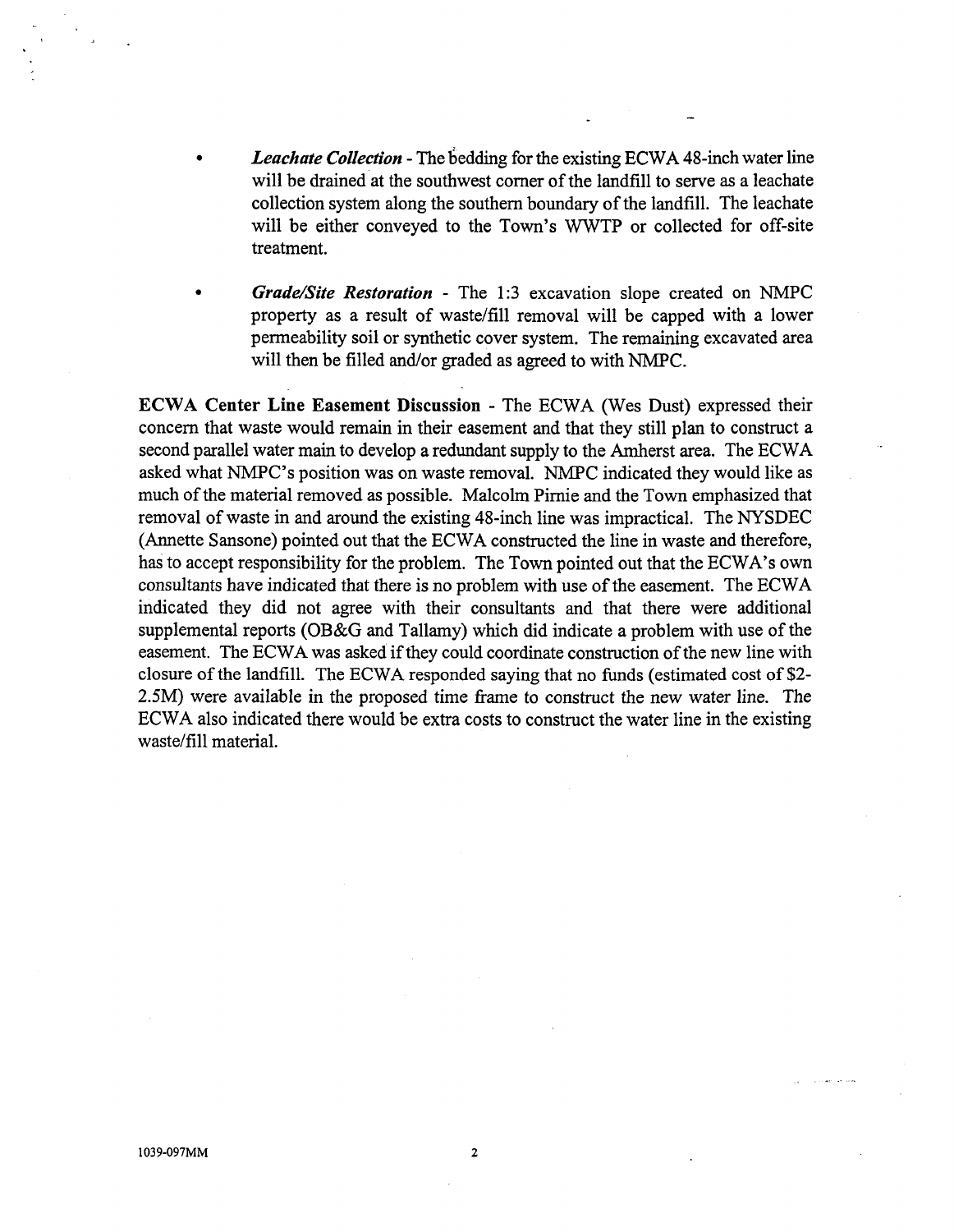Alternative ECWA Center Line Easement Approach - The ECWA suggested an alternative approach which would include excavation of material from the proposed alignment of the new water main to the depth of the existing line and NMPC indicated that they would prefer installation of a separate leachate collection line on Town property as shown below:



The NYSDEC asked if this approach would be acceptable to all three parties and all three agreed that it would.

Verification Sampling- NMPC asked if the NYSDEC was in agreement with the approach for waste removal which does not include verification sampling. Malcolm Pirnie described the logic behind the approach which included the lack of documented impact, ability to differentiate between fill and native material, the low permeability of the native material andthe plan to construct the clay or synthetic barrier along the edge of the exposed fill. The NYSDEC concurred and added that the site has not shown significant groundwater quality impacts.

FUSRAP Status - The USCOE, Bechtel and SAIC provide a summary of the on-going investigation of the Tonawanda Landfill. They still haven't made a determination that the waste is MED waste. This determination will be made by October-November 1998. They concurred that 2-3 feet of additional cover should be sufficient if the waste is closed in-place. The Town has already agreed to 3-feet of additional cover over the Americum 241 wastesas requested by the NYSDEC Bureau of Radiation.

1039-097MM 3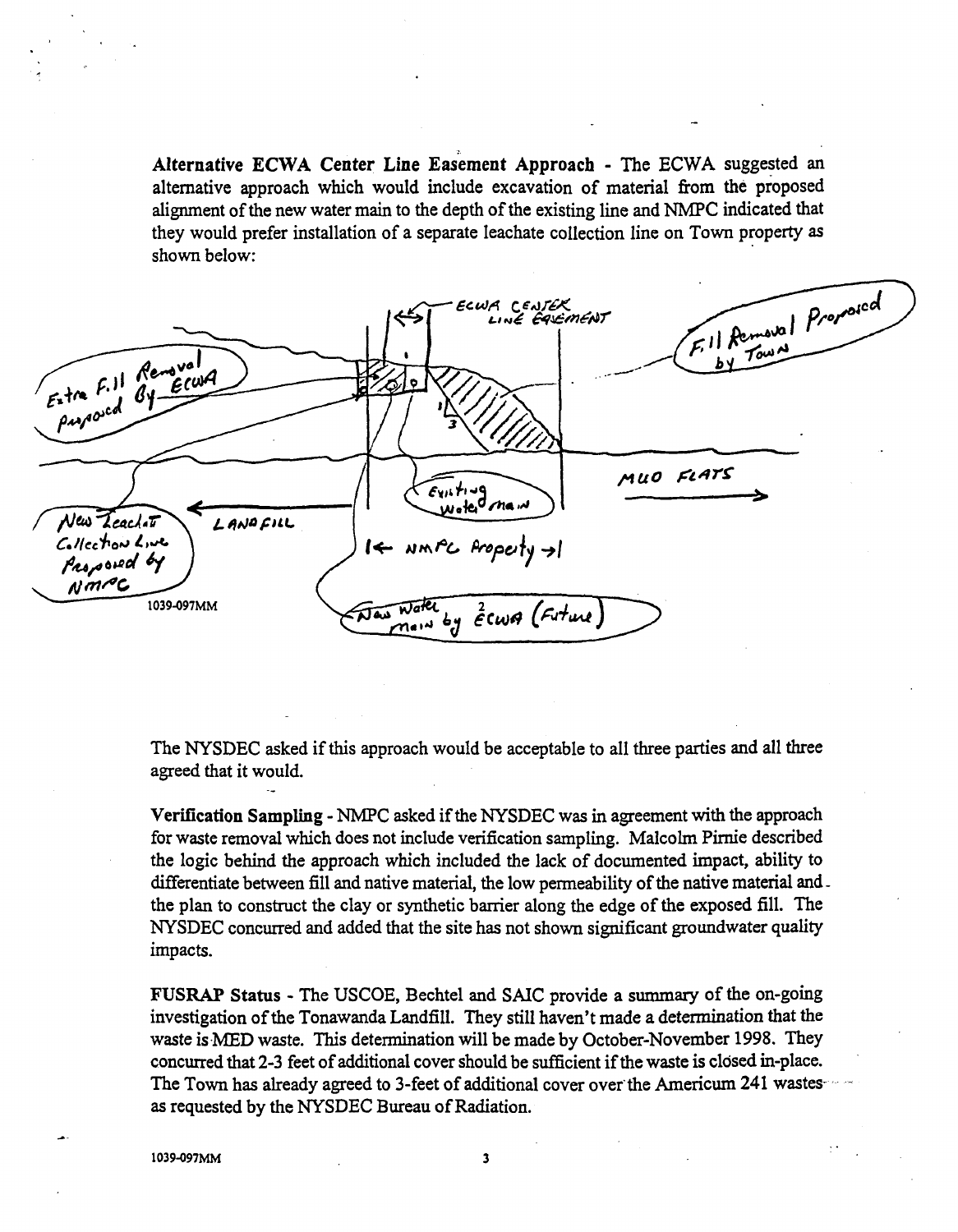The USCOE also brought up some additional issues:

- Reported that they have heard rumors that the Town dredged and hauled the material to the landfill (PRP issue). The Town indicated no knowledge of this occurring.
- They are looking into potential for radon gas migration. Malcolm Pimie indicated this could be important given the plan to install a leachate collection and gas migration/venting system along the boundary of the landfill near the MED waste area and the proximity of nearby City of Tonawanda residences.
- They asked what the plan was for post-closure monitoring. Malcolm Pirnie indicated that the plan would be consistent with Part 360, i.e., 30 years. The USCOE indicated this was a short period for MED waste sites.
- The determination of MED waste is important because it may impact the direction the project takes (viz. full CERCLA process or directly negotiate with Town for in-place closure). They are looking at removal but feel closure-in-place will be more feasible.

### **Summary**

- A USCOE determination by October-November 1998 should be consistent with the current overall closure process for the Town of Tonawanda Landfill. Any delays would necessarily delay the closure process.
- The USCOE agreed to provide Malcolm Pirnie with the recent investigation report for the landfill and will add the various parties to their information distribution list.
- The Town agreed to address regulatory comments on the Closure Investigation Report (CIR) in approximately 2-3 weeks, to meet with the NYSDEC to discuss the response and then to finalize the CIR within an additional 2-3 weeks.
- The Town agreed to supply draft copies of the concept closure plan to NMPC and ECWA for review prior to resubmission to the NYSDEC.

The next progress meeting was scheduled for June 8, 1998 at 10:00 at NYSDEC in Buffalo.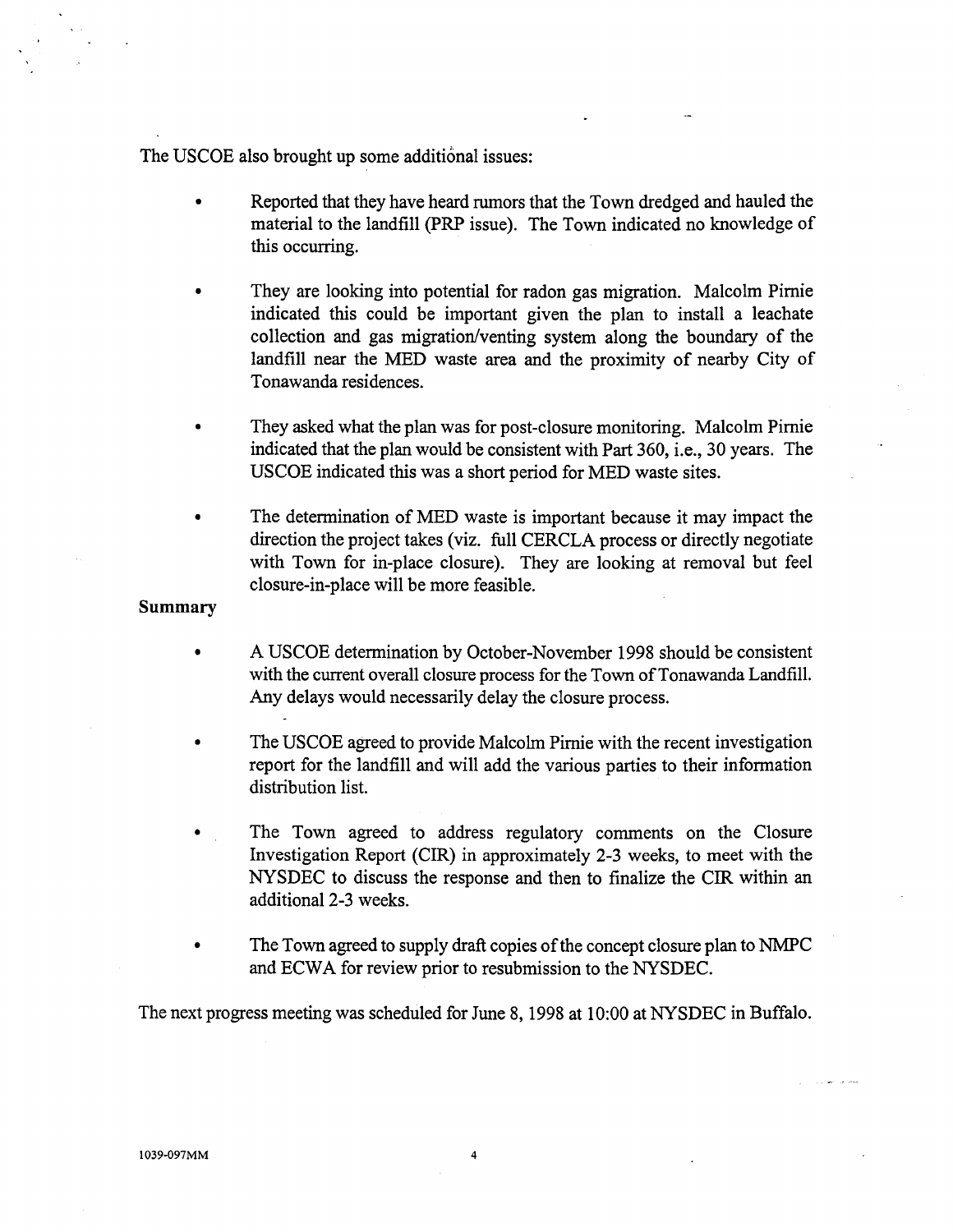

# DIVISION OF SOLID & HAZARDOUS MATERIALS

# MEETING ATTENDANCE LIST

## SUBJECT: Town of Tonawanda Landfill

DATE: April 29, 1998

## NAME

# **REPRESENTATION**

### TELEPHONE#

 $\ddot{\Sigma}$ 

| 1.1              | $N\sqrt{5DE}C - Reg.9$                     | 716/851-7220                         |
|------------------|--------------------------------------------|--------------------------------------|
| 2.7              | VYSDEC Radiation Section                   | $(518)$ 457-2225                     |
| 3.               | Becilci National, Inc                      | $(423)$ 220-2457                     |
|                  | $SAIC = USACE$                             | $(508)946 - 3500$                    |
| 5.               | USALE Butfold District                     | $(716) B79 - 4287$                   |
| 6.               | Erie County Water Authority (116) 684-1510 |                                      |
| 7.               | Erie Conty Water Huthorty (11b) 684-1510   |                                      |
| 8.               | <u>Icus of Tongwards</u> (716) 693-4900    |                                      |
| $\overline{9}$ . | MALLOCH PIRAIR (16) CG7-6606               |                                      |
| 10.              |                                            |                                      |
| 11.              | Nicera Mohawk (Environt)                   | $(30 - 428 - 310)$                   |
| 12.              | NMPC - SYSTEM LAW DEP'T                    | $315.428 - 6944$                     |
| 13.              | 4 Ba/do Low 2p 4 (716) 857-4273            |                                      |
| 14.              | NMPC - LANDE P.O.W.                        | $831 - 7464$                         |
| 15.              | NYS)EC - Rea 9<br>DEC - RY Regist          | (716) 851 - 7220<br>716 - 251 - 7194 |
|                  |                                            |                                      |